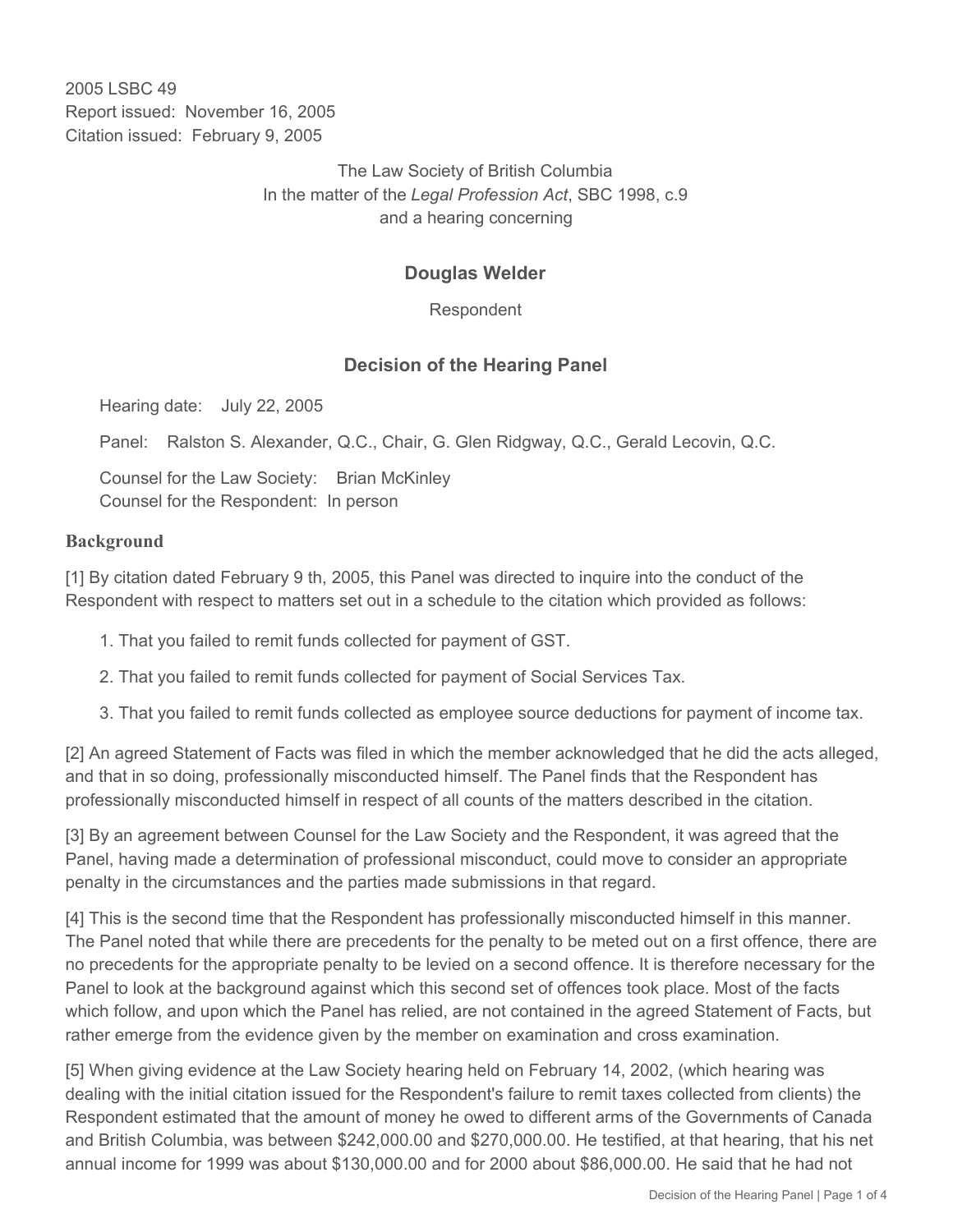then considered bankruptcy but rather that he wanted to repay the monies that were owed. He owned a company which had a potentially valuable software asset and he wanted to be able to develop it and pay off his debts out of the profits. One of the members of this Panel sat on that previous panel and noted to the Respondent that the earlier panel had, in no uncertain terms, expressed to the Respondent the view that the Respondent's proposed course of action was unworkable.

[6] At that first hearing the Respondent was reprimanded, fined \$2,500.00 and costs were ordered against him. A condition was imposed that the Respondent inform the Executive Director of the Law Society on a quarterly basis, by means of a Statutory Declaration, the total fees billed by him and the total remittances made by him to each of Goods and Services Tax collectors and Social Services Tax collectors during the previous quarter.

[7] He was also ordered, in that decision, to present his full financial position to a licensed trustee in bankruptcy who would then report to the Executive Director of the Law Society on the financial circumstances of the Respondent.

[8] Thereafter, the Respondent duly reported and from April 15, 2002 until April 2004, noted his billings. He reported that he had made no payments on account of GST and only some payments on account of PST. It was only from and after July 15, 2004, (following his assignment in bankruptcy) that he made payments to both.

[9] The Respondent's statement of affairs, sworn March 1, 2004 showed that he then owed various arms of the government \$687,975.58. Of this amount \$94,048.97 was owed for unpaid GST, \$28,423.01 for unpaid PST and \$60,937.87 for unpaid source deductions collected from his employees.

[10] His explanation for not having paid these debts was that he did not have funds available. In a letter dated July 7, 2004, addressed to the Law Society, the Respondent explained the reasons for this shortfall. The Respondent testified that he had used the funds he was generating from his law practice for his aforementioned software project. He explained that the software investment turned out to be a disaster and had cost him everything he had.

## **THE PRESENT SITUATION**

[11] At present, the income of the Respondent is back to what it was in 1999 and he is able to draw from it approximately \$7,000.00 per month to meet his expenses. While he has given up his software project, he has a property in Glenmore (a suburb of Kelowna) which he wishes to develop. According to the documents filed in the bankruptcy, this property has no value. It is owned in equal partnership with his mother. The Respondent has been unsuccessful in convincing the local authorities to extend their utilities 10 km so that he can develop the project but he is soldiering on. The Respondent has suggested that a suspension would take away his only means of paying his debts and of supporting his family and instead that a substantial fine should be imposed.

[12] The documents filed in the bankruptcy indicate total debts of \$915,083.02, against assets of \$55,187.88. As one of the creditors in his bankruptcy is the Law Society of B.C. in the amount of \$2,500.00 (the amount of the fine levied at the hearing on February 14, 2002) the Respondent's suggestion of a substantial fine does not appear an attractive option to this panel.

[13] Aside from continuing to invest in the software program, the Respondent used the funds generated by his Law Practice to pay other expenditures. These expenditures bear comment.

[14] The Respondent and his wife separated originally in 2002 and separated permanently on May 1, 2003.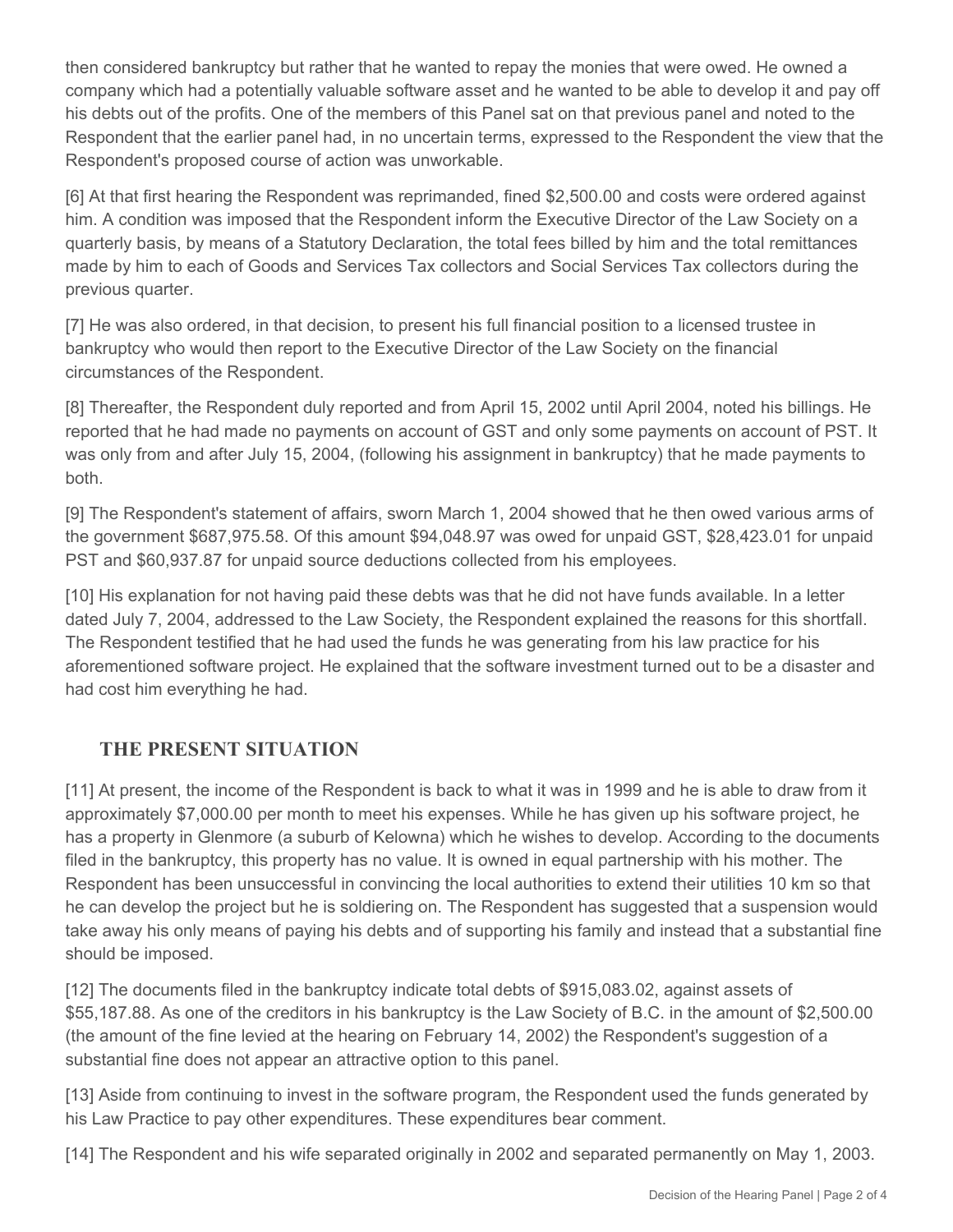He has assumed the entire financial obligation of supporting his three daughters who live with him in the former matrimonial home which is owned by his wife. His youngest daughter was involved in an accident on November 11, 2003 and his spending time with her until she got better, accounted for his drop in income for a year. She has since recovered to the extent that she can play soccer at the highest level again. Her medical bills have been paid by I.C.B.C.

[15] His two older daughters, both adults, are to attend universities, one in the United States. One daughter will need about \$20,000.00 per annum and the Respondent has committed himself to provide this support. The other older daughter will be taking a teacher training diploma. She too will require financial assistance, which the Panel believes will be no less than \$3,000.00 per annum.

[16] The Respondent's wife commenced an action for divorce two years ago but the only step she has taken is to obtain an order under section 57 of the *Family Relations Act*. This is a triggering event order which entitles each party to an interest in each family asset. The member has made some proposals to his wife, particulars of which the panel was not given, except that they included a suggestion that she contribute to the support of her daughters. The wife earns \$43,000.00 per annum. The Respondent states that he thinks his wife should contribute because of his poor financial condition. However, she has made no answer to his requests.

[17] Reference to the Federal Child Support Tables indicate that with this income the wife would be liable to pay \$778.00 per month for the support of three children - this amount being due without considering additional payment obligations for any extraordinary expenses. In light of his wife's income and his financial problems, it is incomprehensible why the Respondent has, since the date of his separation, voluntarily paid to his wife the sum of \$1,000.00 per month for her support. This payment is being made without the benefit of a court order which would at least afford the Respondent some income tax relief.

[18] In his Statement of Affairs filed with his bankruptcy application, the Respondent showed discretionary expenses of \$4,063.00 per month. In addition, the Respondent is paying the Trustee in Bankruptcy \$1,100.00 per month until July/August, 2006. Of his expenses, the monthly rent paid by the Respondent to his wife was \$1,600.00, a sum covered the cost of mortgage payments and taxes on the home. The value of the home according to the Respondent was approximately \$600,000.00. It was subject to a mortgage of \$128,000.00.

[19] In April 2004, the wife re-mortgaged the property with the knowledge and approval of the Respondent, increasing the loan to \$300,000.00. With the additional monies acquired thereby, the wife paid her income tax, owed as a result of money she earned from a previously successful business venture into which she was placed by the Respondent (\$75,000.00), and to repay her uncle for a down payment on a condominium in which she is living (\$40,000.00). The balance of \$60,000.00 was not accounted for.

[20] As a result of the increase in the amount of the mortgage, the mortgage payments went from \$1,600.00 per month to \$2,300.00. The Respondent then increased the rent he was paying to her, to that amount.

[21] Another asset of the bankrupt Respondent is a Strata Title Office from which he runs his law practice. He pays rent of \$1,080.00 per month, an amount sufficient to pay the mortgage payments on the office premises. Strangely, this property owned by one of his companies, is shown as having no value in the bankruptcy documents.

[22] The Respondent is paying \$400.00 per month to support the Glenmore property, which also has a mortgage against it. He has two tenants on that property who presumably pay the balance of the mortgage. This property too, in the bankruptcy of the Respondent, is declared to have no value.

[23] The picture that emerges from all of the foregoing is that of a debtor, who has incurred additional debt